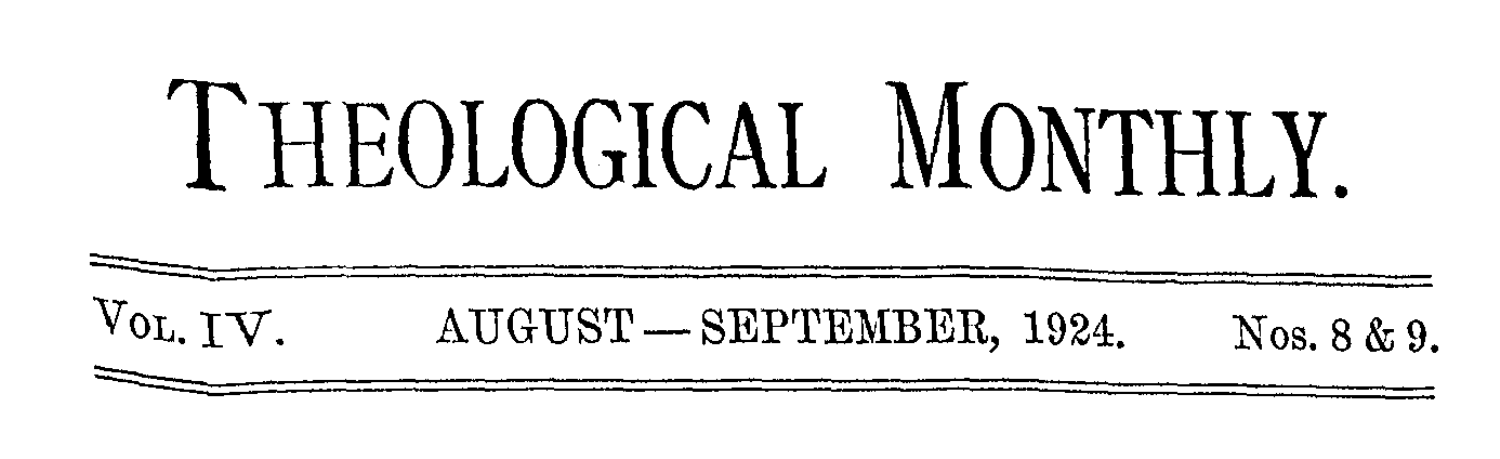## **The Difference.**

JOHN THEODORE MUELLER, St. Louis, Mo.

The frank and bold testimony of the Fundamentalists, their courageous stand against liberalism, and their sincere devotion to the Scriptures have deservedly secured for them cordial sympathy and approval also within the Lutheran Church. This applies in particular to certain church periodicals which have fought for the truth with vigor and zeal, stressing with great distinctness the fundamental doctrines of evangelical Christendom, to which all believing Christians must adhere. So much of what the *Watchman-Examiner* (Baptist), the *Presbyterian,* the *Sunday-school Times,* and other kindred papers have published on the deity of Christ, the vicarious atonement, the inspiration of the Bible, the power of the Word of God, etc., was so altogether sound and Scriptural that the Christian reader was moved to praise God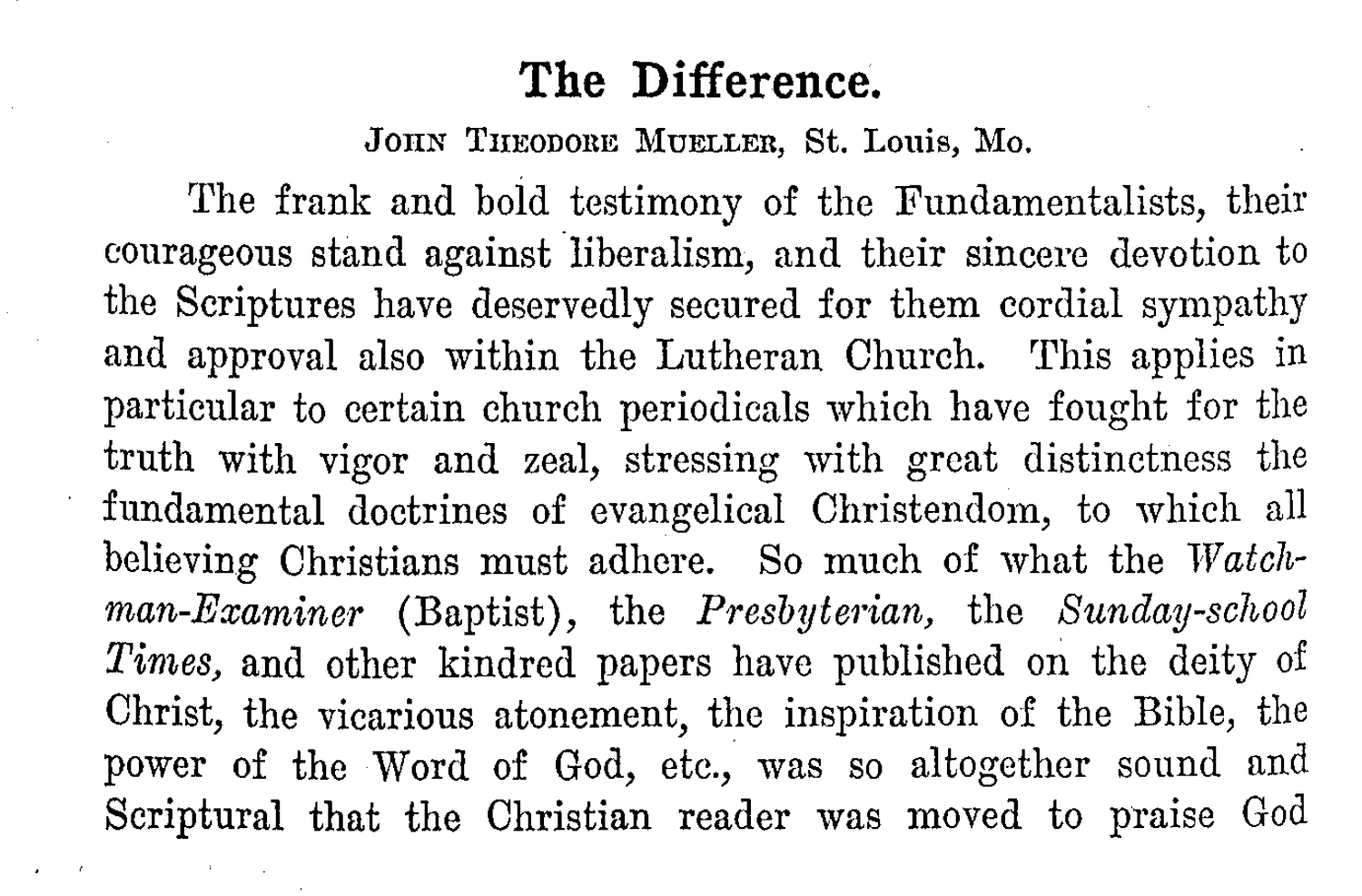for their excellent testimony to the truth. Indeed, the wearisome controversy has not been without fruits. It has led many to a, deeper appreciation of those basic verities upon which the Church of Christ is built.

Nevertheless, after all has been said, there remains a sharp difference between Calvinistic Fundamentalism and confessional Lutheranism,  $-$  a difference not in degree, but in kind. This difference must not be overlooked. Honesty compels one to call attention to it. Indeed, the very desire of aiding the Fundamentalists in their struggle makes it necessary. For truth will be victorious only if it is accepted, confessed, and preached in its full glory and absolute purity. The one paramount blessing which we, as true friends, wish the Fundamentalists is the clear visualizing of divine truth, the unqualified acceptance of God's Word, and the absolute rejection of all erroneous doctrines which erring reason may suggest. May the light come to them as it came to Martin Luther when he fought liberalism in the papacy, and may they, as did he, center all they believe and teach in the great doctrines of *sola gratia, sola fide, sola Scriptura*. It is then only that the difference between Calvinistic Fundamentalism and confessional Lutheranism will be eliminated.

This thought was suggested to the writer by an editorial which appeared in the *Watchman-Examiner* (May, 1924) under the caption "'fruth Is Immortal," the slogan of Balthasar Huebmaier. The editorial reads:  $-$ 

"Martin Luther, 'Ulrich Zwingli, and Balthasar Huebmaier were contemporaries, born within three or four years of each other  $-1483$ , 1484, and 1480. They were all men of great ability, of varied learning, of highly popular gifts, the last-named being fully the equal of the others in these respects. They were leaders in the Reformed Christianity. Huebmaier, who is probably wholly unknown to the general reader, worked his way clearly out to the Baptist position as it is set forth in the New Testament  $-$  faith and repentance, baptism, the spiritual life, individual responsibility, freedom of conscience, no connection between Church and State, the New Testament as the only authority in religious affairs. There were moments when it seemed that Zwingli and Luther were prepared to go as far as Huebmaier, moments of clear spiritual vision. But they hesitated. They feared to cut loose from dependence on the power of the magistrate and his soldiers in times of disorder. They feared to commit themselves to New Testament voluntary church-membership and a spiritual democ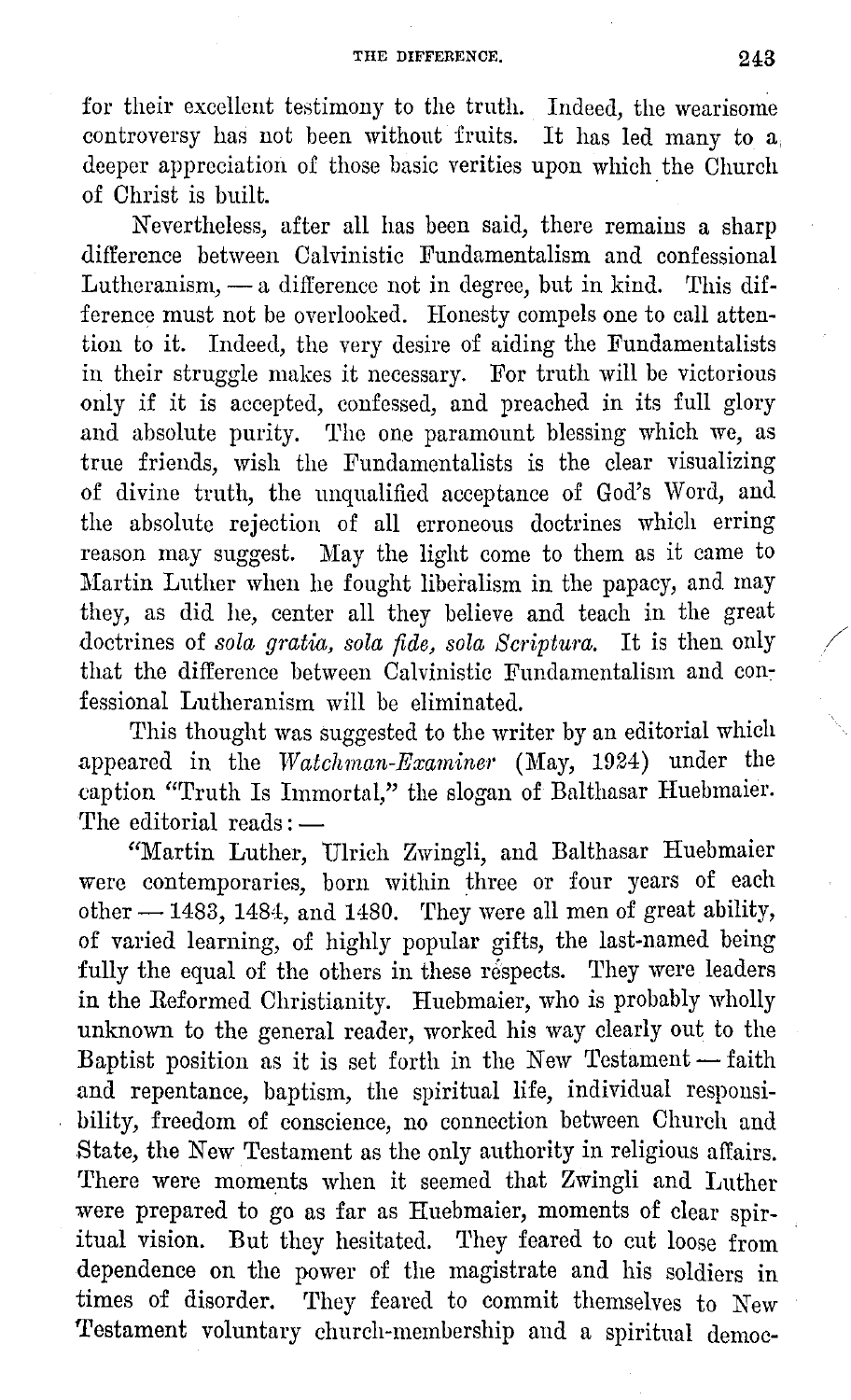racy. Luther and Zwingli prospered through their political friendship, while Huebmaier was taken by the political powers and burned at the stake.... The world still needs instruction in the things for which Baptists have stood."

'rhis editorial was penned by a staunch Fundamentalist, a man who stands foremost in the ranks of those who endeavor to defend evangelical truth. It is therefore representative of the attitude of Fundamentalists toward the great Reformer and clearly marks the difference of which we have spoken before. We do not mean the failure of seeing events and persons in their true light, the mingling of fact and fiction, the bias, the intense party feeling, which are glaringly apparent in almost every line. We deeply regret all these faults. We deeply regret also the unionistic spirit that pervades the article, and the misrepresentation of facts in ascribing to Luther a cowardly spirit, which would rather deny the truth than "cut loose from dependence on the power of the magistrate and his soldiers in times of disorder." With all these misrepresentations the Lutheran student of history may rightly find fault; for they arc simply not true. However, the difference which we have in mind is more subtile. The writer has failed, first and above all, to comprehend the basic principle of the Reformation. To him the Reformation is a scaled book. He has not learned its paramount lesson. He is as far removed from understanding the real issue involved in the Reformation as the Liberalists are removed from the right understanding of the truths involved in their present controversy with the Fundamentalists. To him Luther, Zwingli, and Huebmaier are alike great leaders in Reformed Christianity, "the last-named being fully the equal of the others in these respects." So he did not see that there was a tremendous difference between Luther and the Anabaptist Huebmaier, - a difference which still exists between confessional Lutherans and Fundamentalist Baptists.

Since Balthasar Huebmaier is virtually unknown to the general reader, it will be necessary to sketch at least the main events in his rather brief life. He was born in 1480 at Friedberg, near the prominent city of Augsburg, in Bavaria, and early in his life received that education which was accorded to those who desired to enter the priesthood. Later he studied theology and philosophy at Freiburg with Eck, the notorious opponent of Luther and past grand master in the art of juggling words. From him Huebmaier no doubt acquired the love for disputation and debate which characterized him throughout his later life. In 1512, at the time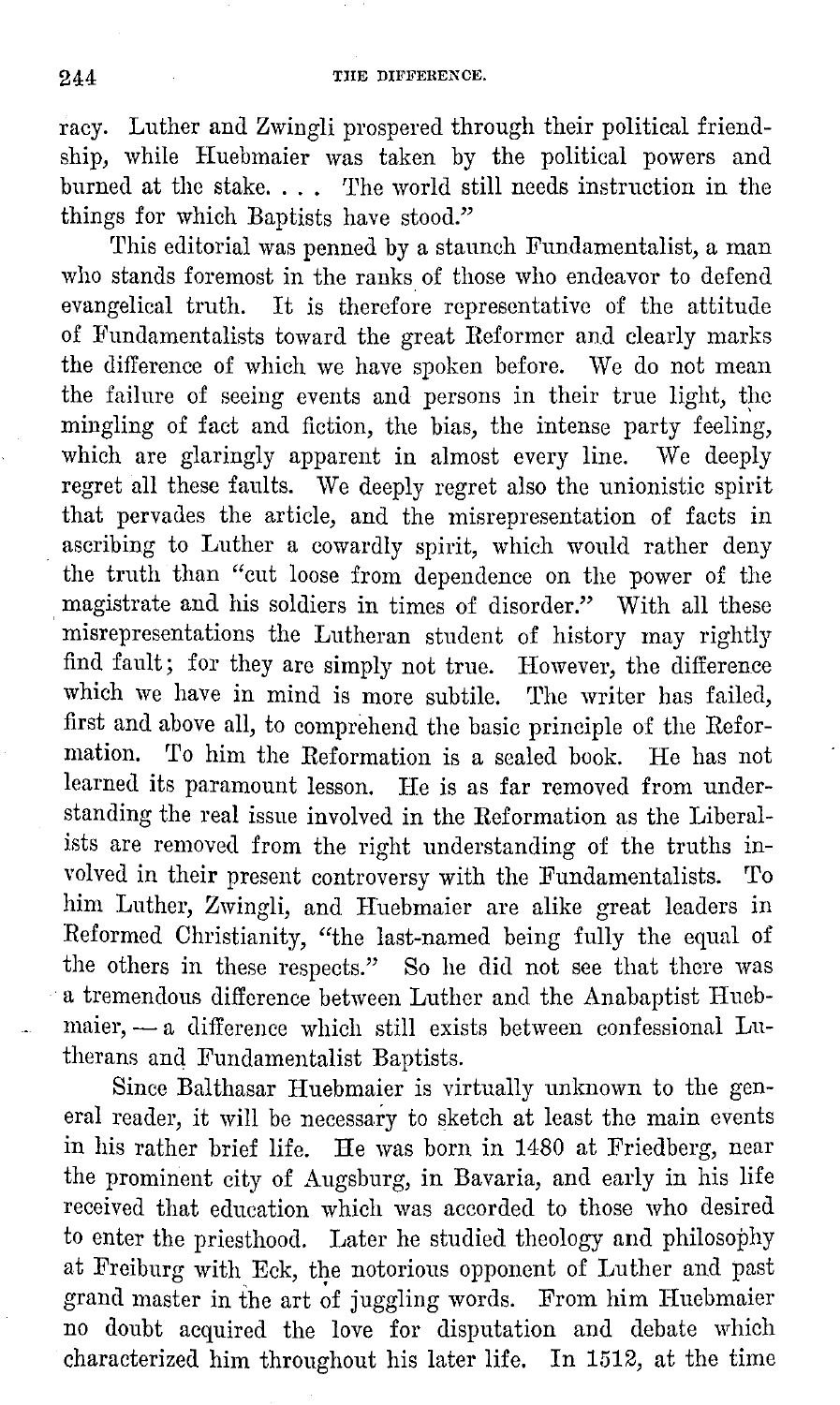when Luther had already returned from Rome with the divine assurance of the Gospel "that the just shall live by faith" ringing in his ears, Hucbmaier went with his instructor to Ingolstadt, where he, already prominent in eloquence and in the knack of influencing the masses, became preacher and professor. His work at Ingolstadt was accompanied with great success; and so, four years later, he was called to Regensburg as preacher at the Cathedral. With Eck he remained on terms of intimate friendship, although the controversies of Luther seemed to have made no lasting impression on him. In his works he rarely mentions Luther and the paramount movement which shook the pillars of the Church. However, already at this early time the fanatical tendencies of Huebmaier were revealed in his persecution of the Jews. Owing to his agitation the Jews were expelled from the city by force. Perhaps the consequences of this act led him to a deeper study of the Reformation movement. So much seems to be clear at least, that already at Regensburg he began to doubt that the Catholic Church is the true Church. In 1521 Huebmaier received a call to Waldshut, in Lower Austria, where after a while he embraced the views of the Swiss Reformed theologians. Two years later he visited Zurich and St. Gall, entering into closer communication with Zwingli. In 1524 he published his *Schlussreden,* which were directed against the Romish mass, imageworship, fasting, pilgrimages, purgatory, and celibacy. In the same year Waldshut embraced the evangelical faith and agreed to defend Huebmaier, whose actions had aroused the intense hostility of the government of Lower Austria. For a while Huebmaier sought refuge at Schaffhausen, but he soon returned and directed the religious and political policy of the city.

About this time Huebmaier deserted the cause of Zwingli and adopted Anabaptist doctrines. Soon Waldshut was the center of religious, social, and political ferment. Huebmaier himself fell under the influence of Thomas Muenzer, and he became convinced that the only way in which a thorough reformation could be made would be by the radical methods suggested by Muenzer. In 1525 he was baptized by the Anabaptist Reublin, and in the controversy with Zwingli, which soon broke out, he published two works, which appeared in 1526: Von dem christlichen Tauf der Glaeubigen and *Ein Gespraech von dem Kindertauf*, in which he set forth his Anabaptist views on infant baptism. His bold preaching of Anabaptist doctrines involved him in difficulties with Zwingli, and when, in 1525, Waldshut was taken by Austrian forces and the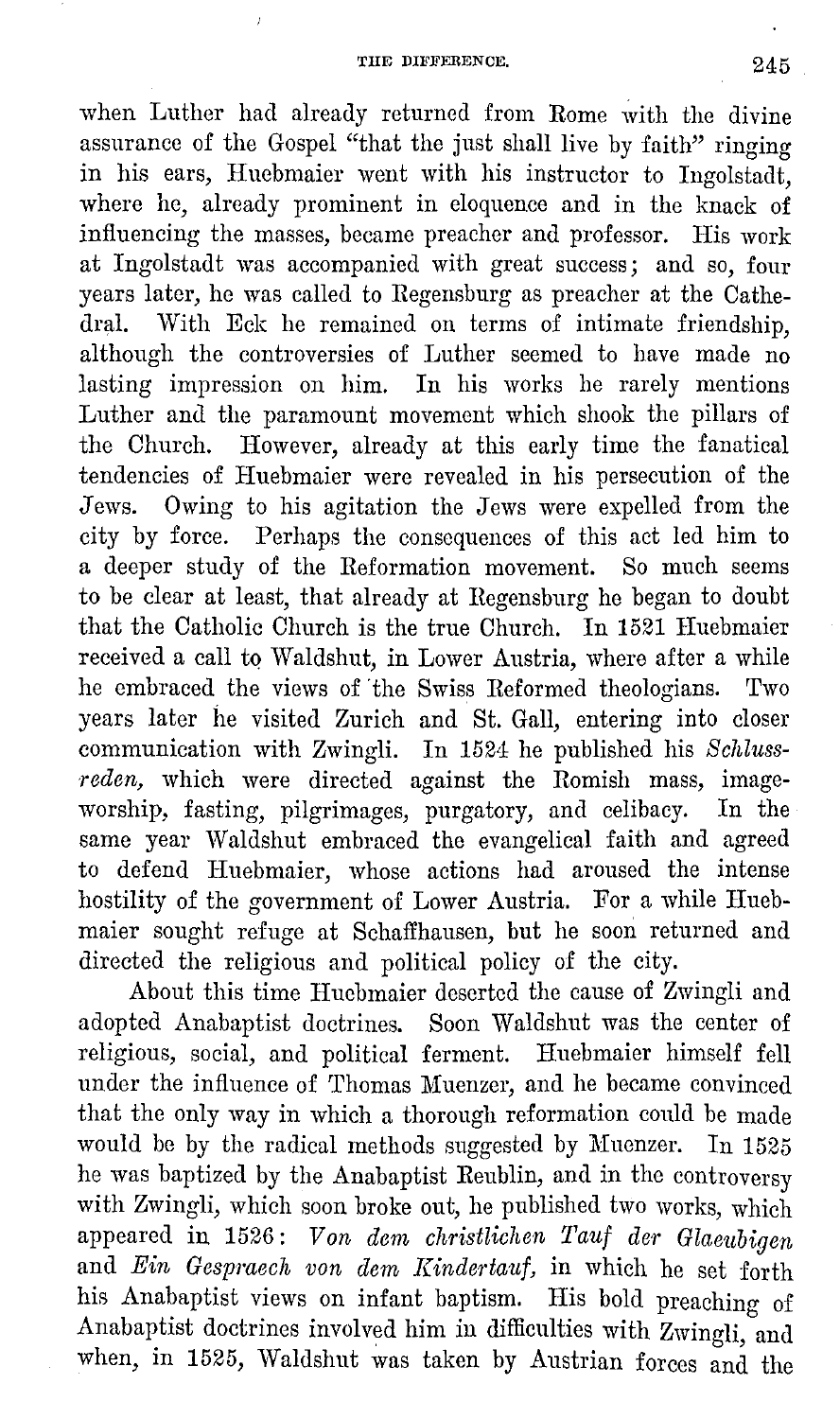## 246 THE DIFFERENCE.

Roman Catholic religion was reintroduced, Huebmaier, having fled to Zurich, was imprisoned, and fearing he would be delivered to the Austrian authorities, he consented, under torture, to abjure his views. However, as soon as he had left Zurich and had found refuge at Constance, he repudiated this act as having been done under compulsion, which moved Zwingli to characterize him as a man actuated solely by a desire for notoriety and gain. Zwingli has been criticised severely on account of his participation in the torturing of Huebmaier, and his remarks have been reproved as altogether out of place and cynical. Nevertheless, no one will deny that there is more than a grain of truth in Zwingli's characterization of Huebmaier "as a man actuated solely by a desire for notoriety and gain." In 1526 Huebmaier, having for all time repudiated his Zwinglian connections, came to Nicolsburg in Moravia, where, under the protection of Martin Goeschl, he transformed the incipient Lutheran congregation into an Anabaptist community. He converted to Anabaptism the three ministers Oswald Glait, Hans Spittelmayer, and even the noble and learned von Lichtenstein, so that, in consequence of his astounding success, his fame spread through Switzerland and Germany, and Anabaptists flocked from all directions to the Moravian stronghold of Anabaptist communism. At Nicolsburg Huebmaier continued to publish tracts against the Swiss reformers, emphasizing his views on Baptism, the Lord's Supper, communal discipline, and the re· lation of Christians to established authority. In consequence of his ardent preaching and his extensive writing the Anabaptist movement spread rapidly into Tyrol, Salzburg, and the two Aus-<br>trias. However, this very success aroused the ire of the Roman However, this very success aroused the ire of the Roman Catholic authorities, and in 1527 Huebmaier's surrender was demanded and granted. Taken to Vienna, the wavering, fickle, inconstant character of the man again revealed itself. Within four years, from 1523 to 1527, Huebmaier had changed his religious views four times. He had abjured Catholicism and embraced Zwinglianism; leaving Zwinglianism, he had adopted Anabaptism under torture he had rejected Anabaptism and accepted Zwinglian: ism; and lastly he had once more left Zwinglianism and returner to Anabaptism. Now, when torture threatened again, he sued fol peace with the Roman Catholic Church, promising broad conces sions in opposition to Luther and Zwingli, refusing, however, tyield on the questions of Baptism and the Lord's Supper. Io consequence of this refusal he was publicly burned at the stah on March 10, 1528, meeting death apparently boldly and calmle

f•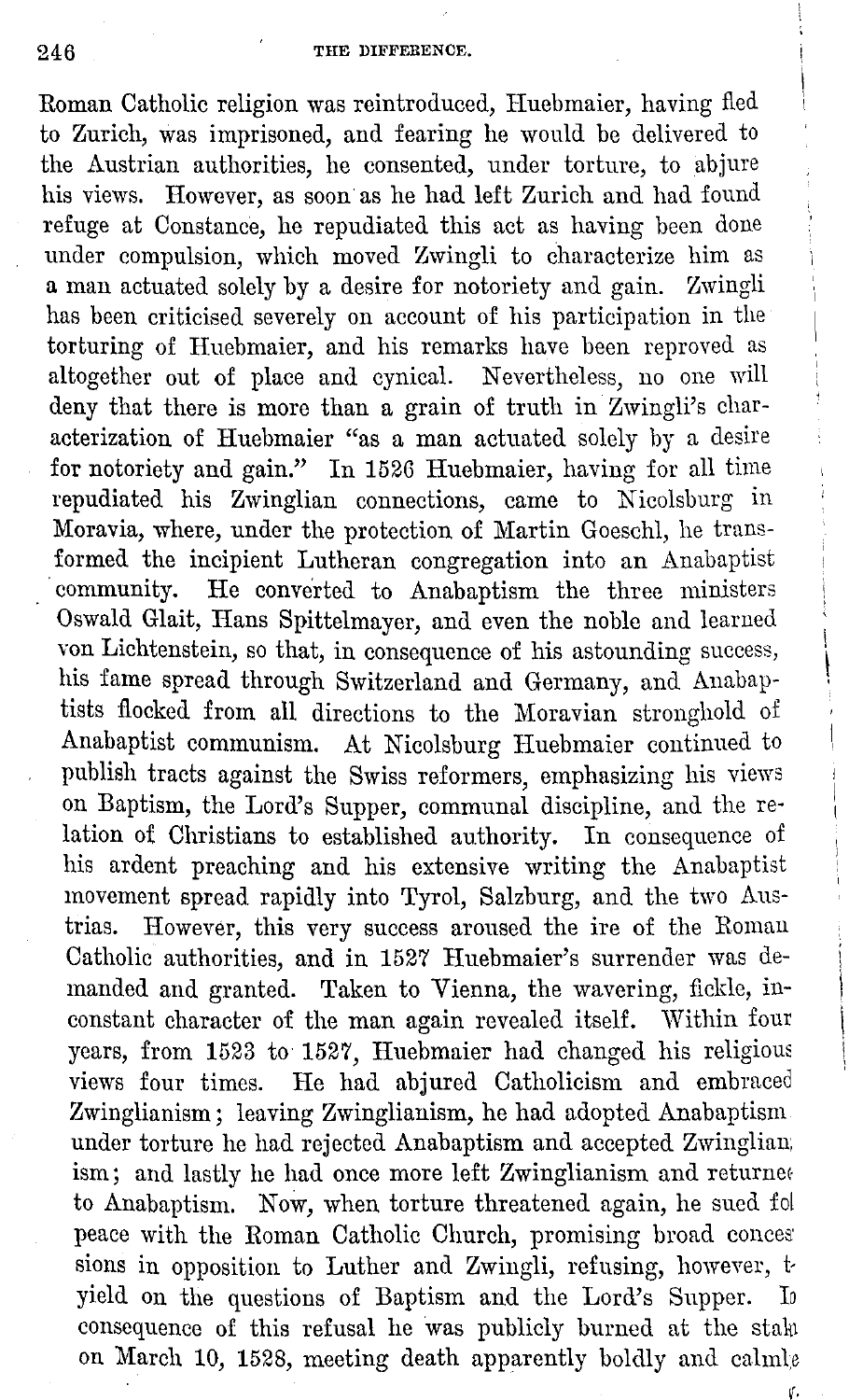His wife was imprisoned with him and put to death a little later by drowning. Such, in brief, is the biographical sketch of Balthasar Huebmaier, the apostle of Anabaptism, the greatest champion of their views, and the only learned scholar in this radical sect.

That the views on Huebmaier's life and work should differ widely from one another is natural. Luther's view is well known. He writes of him briefly: "I know very well, my dear sirs, that Balthasar Huebmohr has expressly and by name referred to me in his blasphemous pamphlet on Anabaptism, as if I, too, were of his foolish mind" ("Ieh weiss leider fast wohl, meine lichen Herren, dass der Balthasar Huebmohr mich auch unter andern mit Namen einfuehret in seinem laesterlichen Buechlein von der Wiedertaufe. als sollt' ich auch seines toerichten Sinnes sein"). Baptist historians, as a rule, value him too highly, as the editorial quoted above shows. Henry C. Vedder, Professor of Church History in Crozer Theological Seminary, in his biography *Balthasar Huebmaier, the Leader of the Anabaptists,* which is one of the volumes of that fine series "Heroes of the Reformation," is reasonably fair in judging both his character and his work. 0£ his character he remarks: "'l'he praise of unswerving constancy to the truth cannot be awarded him. Huebmaier's conduct in these closing months of his life is far from heroic." (p. 236.) The *New Schaff-Herzog Encyclopedia of Religious Knowledge* records: "His place is undeniably in the front rank of German Anabaptists. . . . He represents the simple, conservative Anabaptist doctrine, which grounded itself on the Scriptures"; *s. v.* Huebmaier. MeClintock and Strong's *Cyclopedia* states: "Huebmayer is now conceded by all historians to have been a man of very exalted character, and although a fanatic in religion, it is certain that he never favored the extreme views of some of the Anabaptists."

We are at present concerned with the fundamental difference that may be pointed out in the life and views of Huebmaier and Luther. That such a difference exists cannot be denied. It exists with regard to the lives of these two men. Luther's life was like a huge river, flowing calmly from source to mouth, while Huebmaier's life was like a turbulent mountain stream. Luther's development was slow, constant, and progressive, while Huebmaier's was rapid, abrupt, unsteady. Luther coveted martyrdom, while Huebmaier shrank from torture. Luther remained a conservative, Truebinaler sirrank from torture. Luther remained a conservative,<br>retaining a sane and sober outlook on life, while Huebmaier, after severing his relations with the Roman Catholic Church, drifted aimlessly and helplessly. Luther's teachings were intensely prac/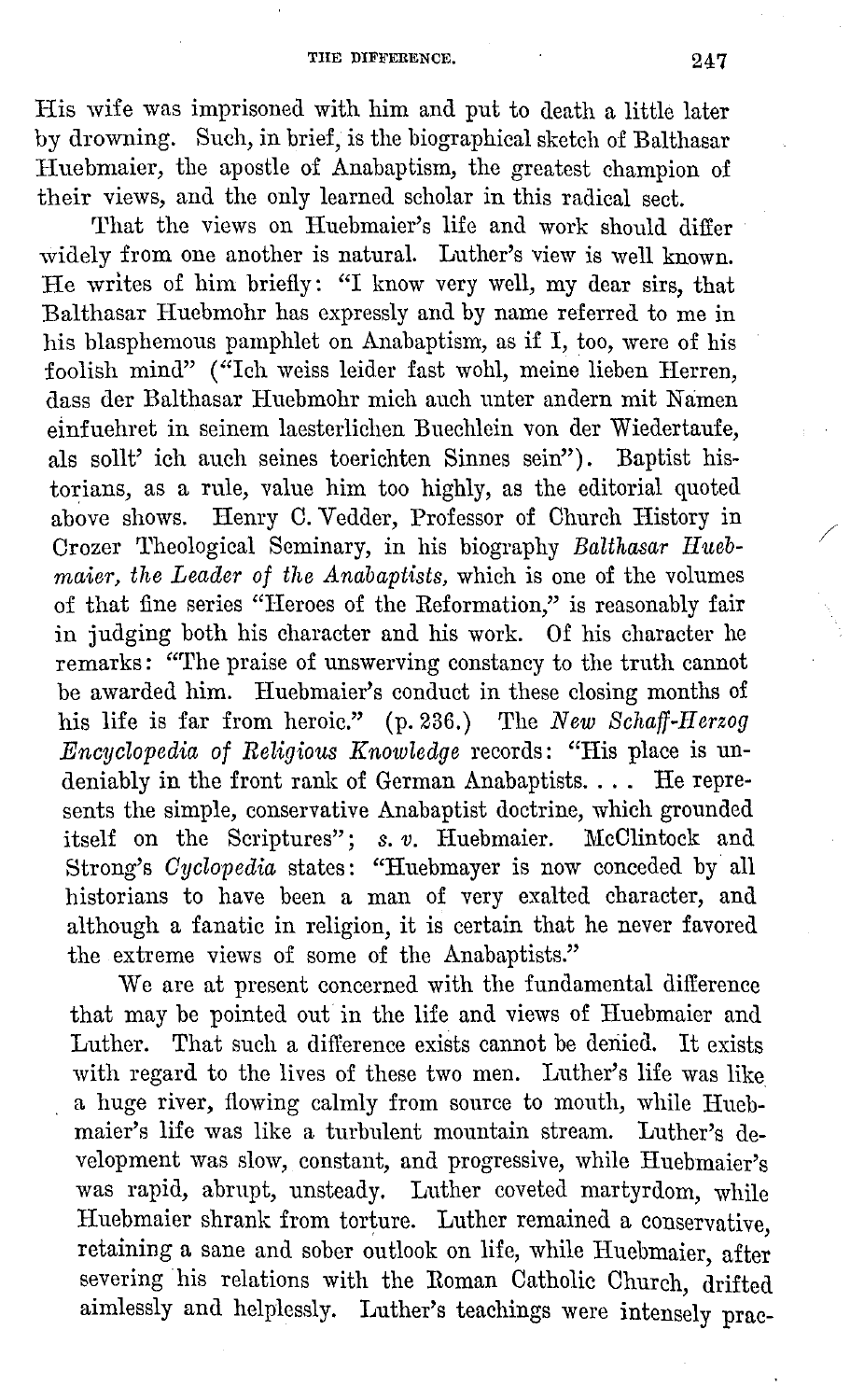tical, the means to the greater end of bringing back to the Bible the common people, while Huebmaier's love for disputation for disputation's sake is manifest even in his popular works. Luther retained throughout his life his wonderful share of common sense, while Huebmaier under the stress of trials and attacks showed himself impulsive, rash, erratic. Luther was great in all he did, while Huebmaier succumbed to pettishness. Luther was the great Reformer; Huebmaier, though personally noble and honorable, went down with the stream of radicals who followed in the wake of the Reformation.

The *reason* for all this is clear. Luther's spiritual and doctrinal development came forth from a struggle, deep and painful. Through the Gospel the Holy Spirit Himself had solved Luther's great problem of how to obtain forgiveness of sins. 'l'hat problem solved, Luther directed his entire work of showing others how they also might solve this paramount problem. He preached the *sola Scriptura* because neither human' counsel nor reason could determine the salvation of man. He preached the *sola gratia* because he knew from experience that works could not save. He preached the *universalis gratia* because he, the greatest of sinners, had been accepted and sanctified. He flouted reason because in the papacy damnable reason had damned millions of souls. Whatever Luther did was accomplished in connection with the vast lesson he had learned when he was rescued from the abysmal pit of doubt and despair.

Huebmaier had not passed through such a struggle. His interest in the truth of Scripture was theoretical and speculative rather than practical. This explains why he was willing to sue for peace with the Roman Catholic Church and make broad concessions, abjuring a large number of views which he had previously taught with great vigor. On the other hand, those very views to which he adhered even under peril of death were manifestly held on grounds of rationalistic consideration. They came from a critical head and mind rather than from a sincere heart imbued with faith so pure and strong as to reject all doctrines at variance with the Word of God. Here is the point where Huebmaier failed. He never overcame Romanistic Semi-Pelagianism and Zwinglian rationalism, because, unlike Luther, he would not bend reason to revelation. Lastly, Huebmaier never attained to that clearness of doctrine which must be expected from a public teacher of the Gospel. Being essentially rationalistic, his religious views remained blurred, and the theses which he at various times sought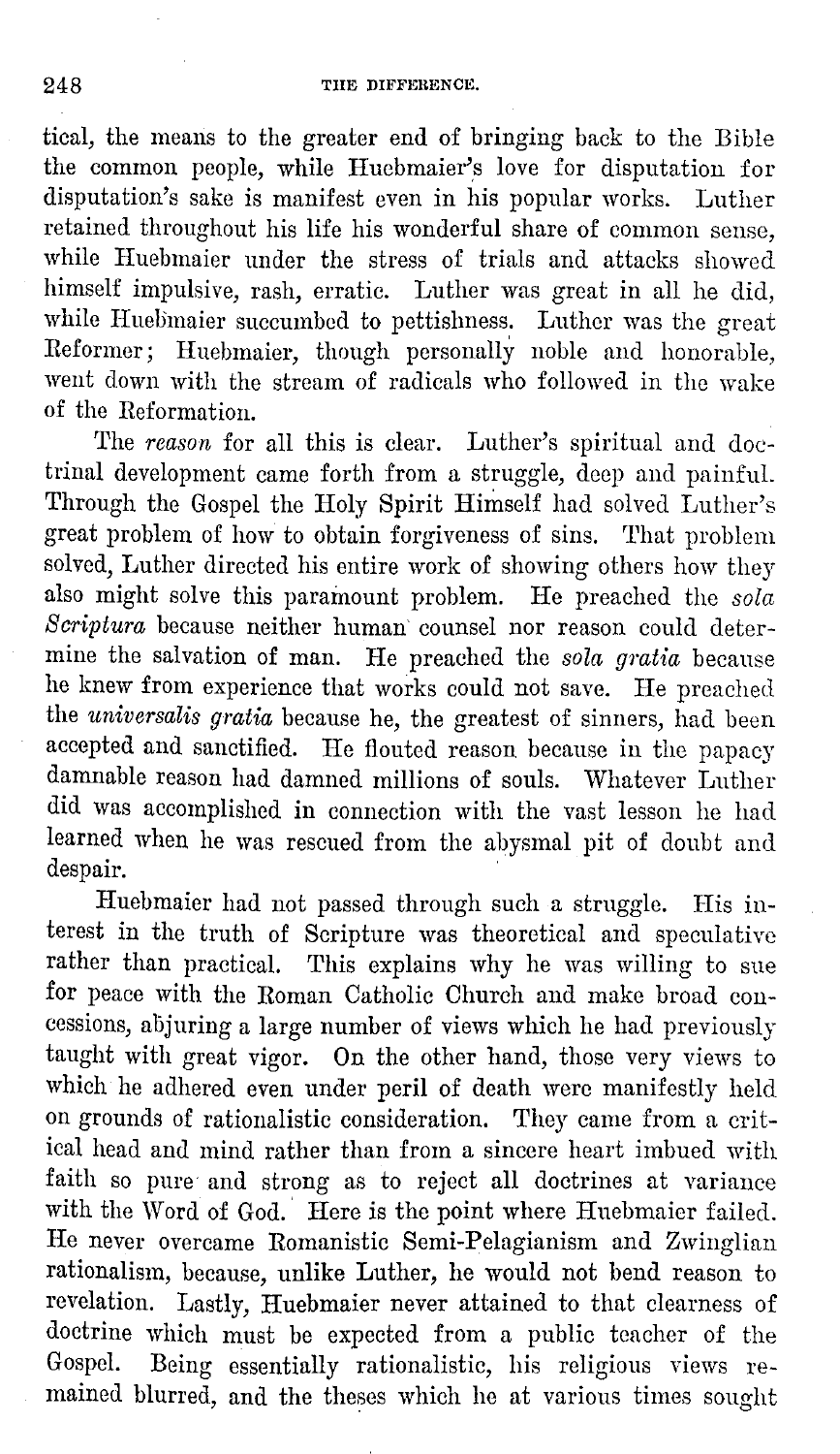to defend fell short of the whole truth. These, we believe, are the predominant faults of Huebmaier's theology.

A few examples might be given by way of illustration. In a series of theses drawn up at Waldshut in June,  $1525$ , he says: -

"Faith alone makes us just before God. 'l'his faith is the *knowledge* of the mercy of God which He manifested to us through the giving of His only-begotten Son. Thereby are overthrown all sham Christians, who have only 'a historical faith' in God." In 1528, while imprisoned, in his formal statement of his beliefs *(Rechenschaft)* concerning faith he said: "Faith alone is not enough for salvation.  $\ldots$  Since mere faith does not suffice for salvation, good works must also be added to it. Whoso permits his faith to stand by itself and does not prove it by good works changes Christian liberty into liberty of the flesh." This condemns Luther's doctrine and champions the Roman Catholic teaching.

Concerning *free will* he writes in the same connection: "He who denies the free will of men and calls it an empty claim (Luther) is nothing in himself, nicknames God a tyrant, charges Him with injustice, and gives the wicked excuse to remain in their sins." (This is more than Romanistic Semi-Pelagianism).

Concerning the *Gospel*, Huebmaier declares: "To avoid evil works and repent of our sins is the doctrine of the whole Gospel." (Huebmaier here intermingles Law and Gospel.)

Concerning the *Church* he says: "The Church is an *external assembling* and community of believers in one Lord, one faith, and one Baptism." (This is practically the Roman Catholic definition.)

Concerning the *intercessions of the saints* he states: "'l'he intercessions of the saints in our behalf are not in vain." (Roman Catholic.)

Concerning *Baptism* he argues: "Water baptism ... is an external and public testimony of the inward baptism of the Spirit, set forth by receiving water. By this not only are sins confessed, but also faith in their pardon, by the death and resurrection of our Lord Jesus Christ, is declared before all men. Hereby also the recipient is externally marked, inscribed, and incorporated into the fellowship of the churches, according to the ordinance of Christ." (A blend of Zwinglianism and Muenzerism.)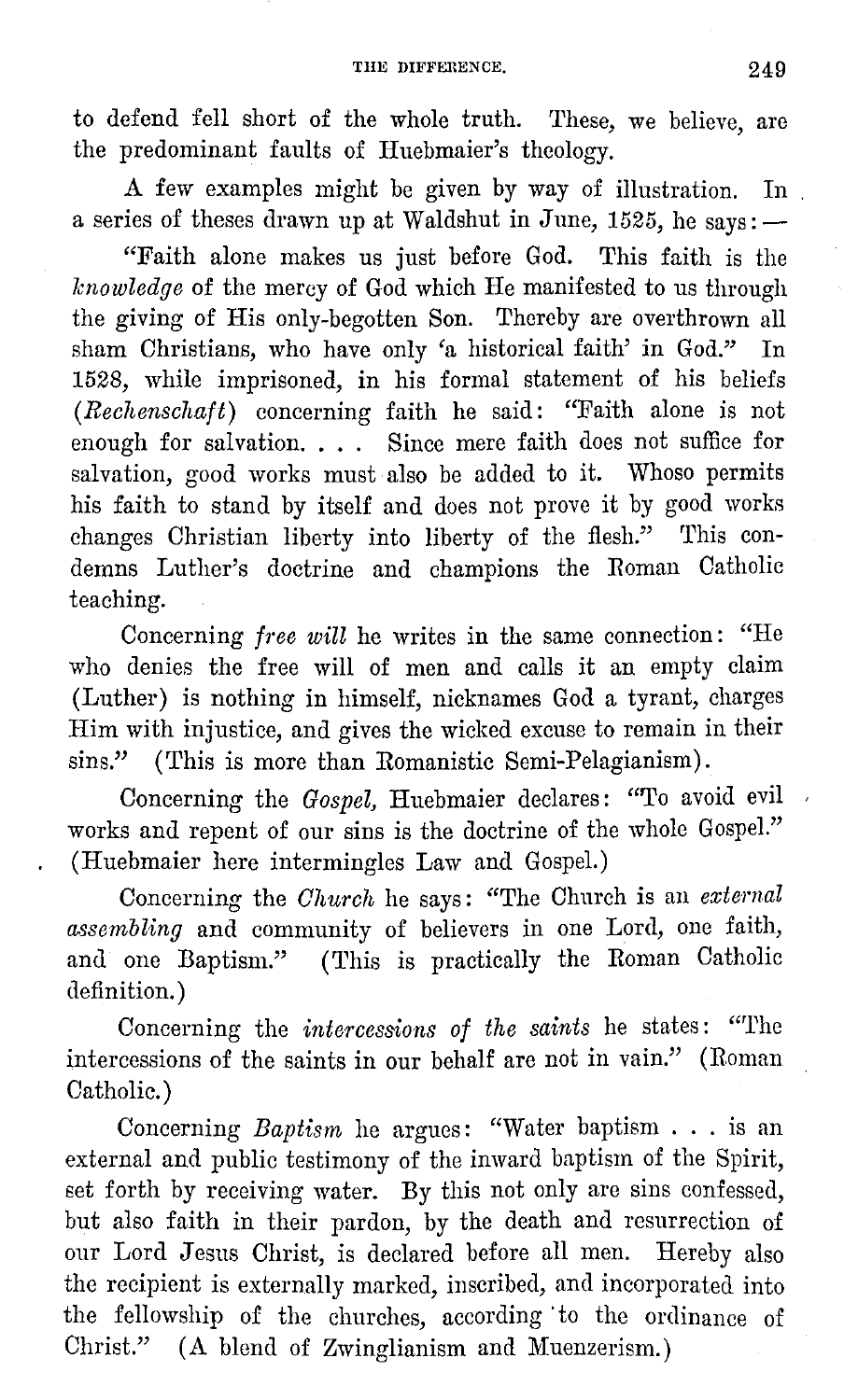In accord with this lack of clearness and definiteness, on the one hand, and the failure of teaching Scriptural doctrines without perversions, on the other, stands the fact that Huebmaier neither understood nor valued the central, basic teaching of Scripture concerning justification by faith. Professor Vedder rightly remarks in his biography: "There is no [express] mention of justification in Huebmaier's writings, even where we might fairly expect to find it, in his catechism, and of course no distinction between *justification* and *sanctification*. This omission cannot be explained like many others; the importance that these doctrines assumed in the Reformation period, and the amount of attention given them by all writers, preclude any explanation, on grounds of lack of necessity, inadvertence, and the like, for their absence from the carefully elaborated and deliberately printed works of any man of the time. The omission must be deliberate, calculated, wilful. An omission of such character can be accounted for only on one ground, that Huebmaier was anxious to mark clearly his divergence from Luther in some matters that the latter reckoned cardinal in the Protestant theology." Professor Vedder adds to this: "Beyond this we are utterly in the dark." This darkness disappears when we consider that a theologian who holds that salvation is not by faith alone, but also by works, and that man has retained a free and uncorrupted will even after the Fall, cannot teach the doctrine of justification by grace through faith in Christ. If salvation is partly by works, the distinction between justification and sanctification must of necessity fall.

With that Huebmaier's theology falls. It was after all, in its essential features, only a slight modification of Roman Catholic Semi-Pelagianism, blended with Zwinglianism and Anabaptism, and the whole man-raised structure was built upon crass rationalism. Neither the *sola Scripfara* nor the *sola gratia* was understood by Huebmaier and his followers. It was for this reason that it failed, and not "because Huebmaier was taken by the political powers and burned at the stake." It had not in itself the stamina of growth and victory. It perished as soon as the man who sponsored it perished. On the other hand, Luther's Gospel succeeded, not because it "prospered through political friendship," but because it is the truth divine, which is immortal. Not to his own theology, but to the theology of the Bible which Luther proclaimed to the world may the words of Huebmaier be applied which he penned in *Die ander Erbietung* (Schaffhausen, 1524): "Die goettliche Warheit ist untoedlich, und wiewohl sy sich ettwan lang fahen